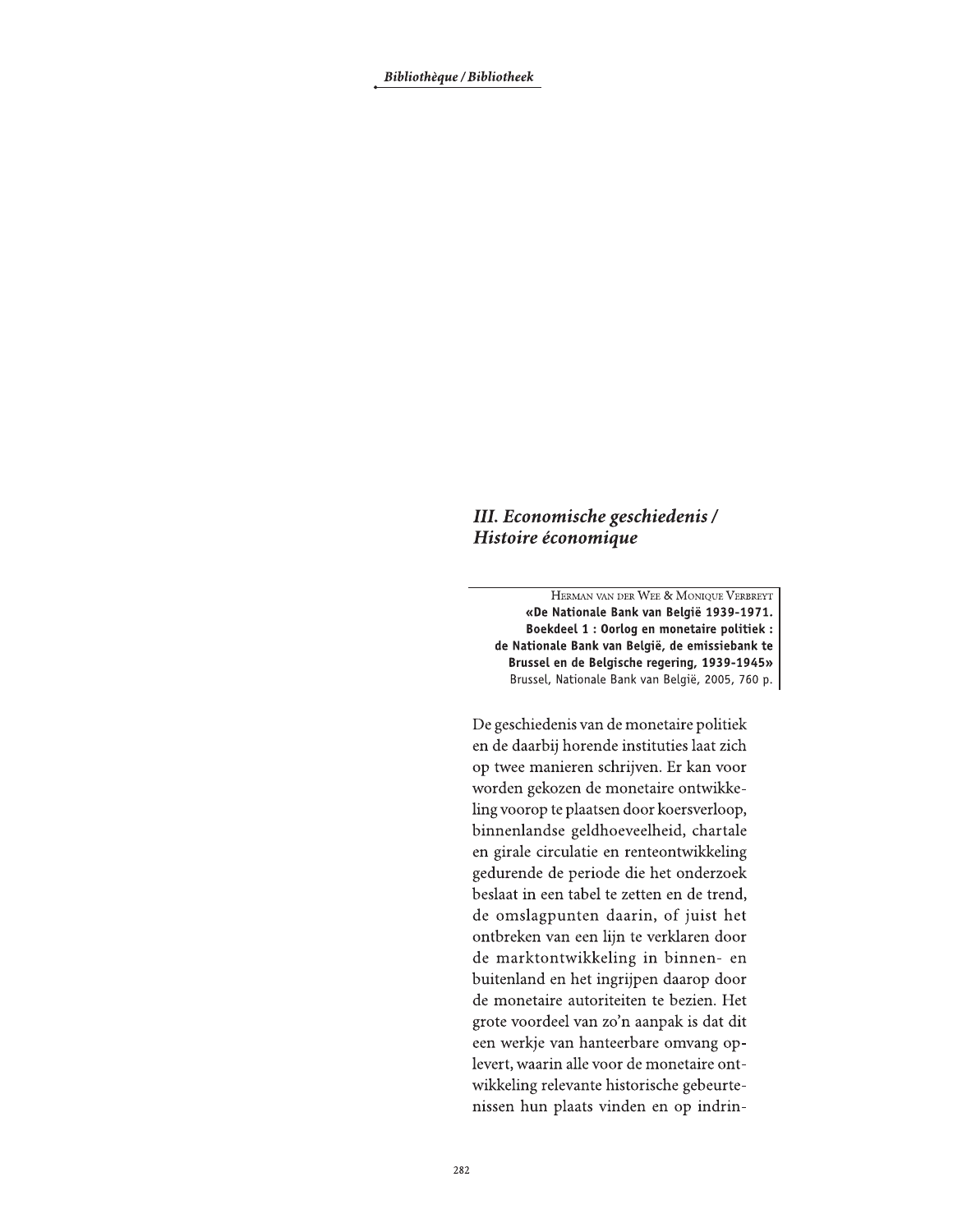gende wijze worden geanalyseerd. Nadeel is uiteraard niet alleen dat van de lezer een behoorlijk inzicht in de monetaire politiek wordt vereist, maar ook dat alleen de uitkomsten werkelijk worden belicht. Het zich aarzelend een weg banen, twijfel over eigen beslissingen, de dramatiek van mensen die met al hun beperkingen en kwaliteiten voor onmogelijke keuzes komen te staan tussen praktische noodzaak en morele plicht, ze zouden in zo'n werk niet thuishoren. Juist in een werk over de monetaire ontwikkeling in de oorlogsjaren zullen velen evenwel de behoefte gevoelen daarover te lezen.

Het is dan ook terecht dat Herman Van der Wee en Monique Verbreyt ervoor hebben gekozen een andere weg te gaan en de instituties en hun ontwikkeling voorop te plaatsen. Alle dramatische politieke en bestuurlijke ontwikkelingen waar de Belgische geschiedenis van de Tweede Wereldoorlog zo rijk aan is, komen dan aan de orde voor zover er functionarissen van de Nationale Bank, of ander toplieden uit de Belgische financieel-economische wereld bij betrokken waren. Uitgebreid is beschreven, hoe de regering en de belangrijkste voorlieden van de Nationale Bank op de vlucht voor het Duitse oorlogsgeweld, Brussel moeten verlaten en naar Oostende trokken; hoe zij uiteindelijk in Vichy terechtkwamen; hoe zij in Frankrijk hoorden dat de koning had gecapituleerd en in bezet gebied achtergebleven bankiers een nieuw instituut opzetten dat belangrijke taken van de Nationale Bank zou overnemen; hoe Gouverneur Janssen besloot naar Brussel terug te keren en daar de leiding van de bank weer op zich te nemen; hoe hij daardoor als eerste voor onmogelijke beslissingen kwam te staan, maar tevens hoe iedereen - zowel achtergebleven autoriteiten in Brussel als de zich aarzelend formerende Belgische regering in ballingschap - zijn besluiten accepteerde, vooral omdat men overtuigd was van Janssens uitzonderlijk portuur - intellectueel zowel als moreel. Maar ook hoe in Londen vooral na de dood van Janssen het begrip voor de besluiten genomen in bezet gebied tanende was, waardoor er niet alleen een nieuwe Gouverneur van de Bank in Brussel werd benoemd, maar ook in Londen. Hoe daar de irritatie over de besluiten genomen in bezet gebied en de compromissen met de bezetter toenamen, terwijl in bezet België de hoge toon van Londense Belgen, cumulerend in het ontslag van enige topfunctionarissen bij de Nationale Bank onmiddellijk na de bevrijding, werd beschouwd als een uiting van gemakkelijke Prinzipienreiterei door lieden die zelf ver van de allerdaagse werkelijkheid in het bezette land, hun moed hadden zitten opkroppen.

Ik schreef het al, het is mijns inziens terecht dat de auteurs ervoor kozen de ontwikkeling van de instituties voorop te plaatsen en de monetaire ontwikkeling als een afgeleide daarvan te bezien. Het heeft bovendien een mooi boek opgeleverd, met overtuigende beschrijvingen en gesteld in een duidelijk als zuidelijk herkenbaar, maar ook voor de noordeling vlot leesbaar, soms beeldend Nederlands. Dat de auteurs er niet helemaal in zijn geslaagd de mate van objectiviteit te bereiken die zij zich ten doel hebben gesteld en er soms enige morele verontwaardiging doorklinkt, is de auteurs, die hun jeugd al enige tijd achter zich hebben gelaten - ze dragen het werk op aan hun kleinkinderen – graag ver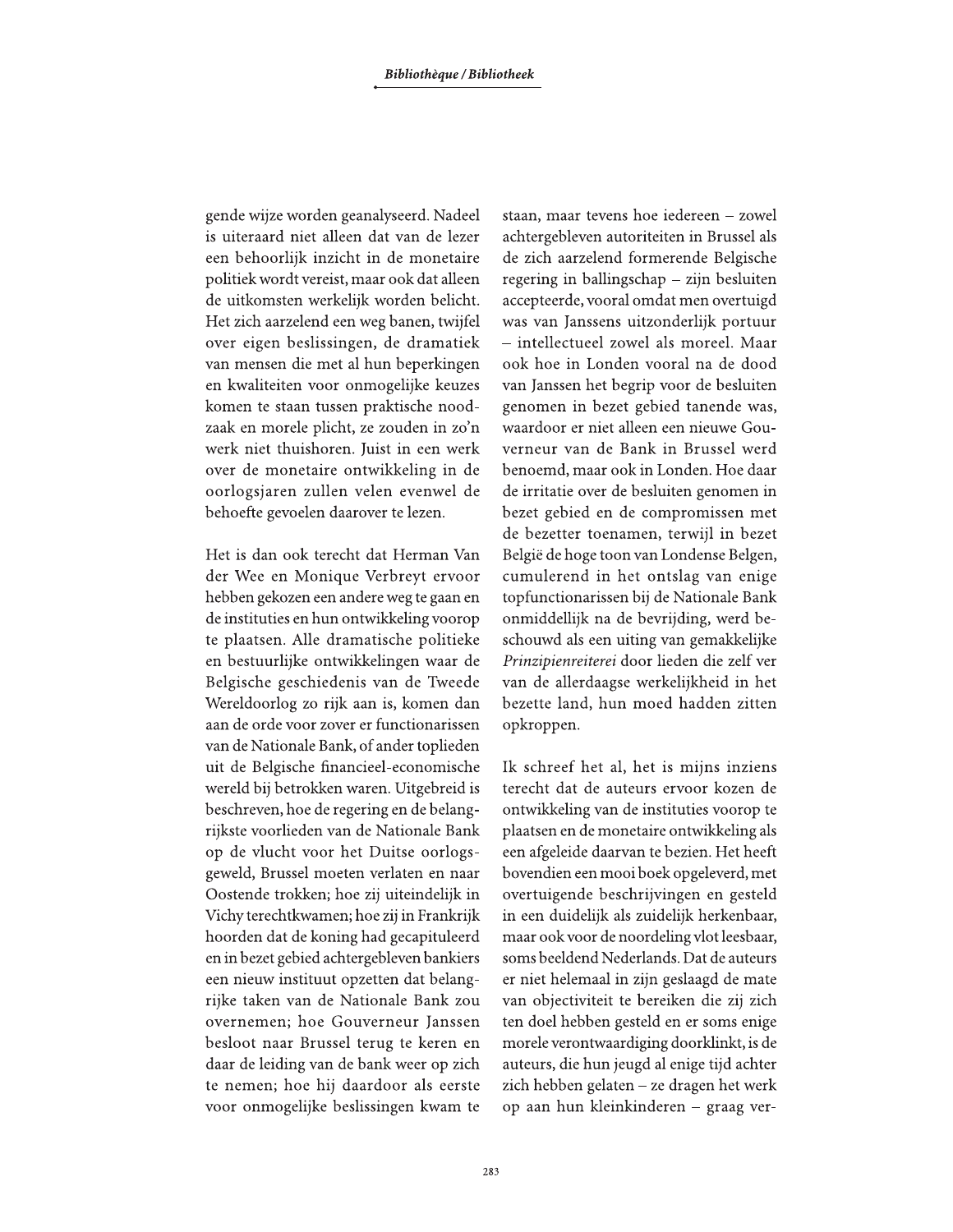geven. Het betoog in de epiloog, dat het voor diegenen die de oorlog in hun tienerjaren aan den lijve hebben gevoeld, haast ondoenlijk is die mate van objectiviteit te bereiken die wetenschappelijk gezien wellicht gewenst geweest zou zijn, komt oprecht over. Op het eerste gezicht is dan ook het enige bezwaar tegen het boek, dat er maar weinig onderwerpen zijn die een mens zodanig boeien dat hij er eens rustig voor gaat zitten om er een turf van ruim zevenhonderd pagina's over te lezen. Het had wel wat minder gekund. Zo had door de vloed van met naam en toenaam genoemde functionarissen mijns inziens wel een bezem mogen worden gehaald.

Niettemin is er nog een fundamentele kwestie die is blijven liggen. Herman Van der Wee en Moniquen Verbreyt hebben de geschiedenis van de Belgische monetaire instanties in oorlogstijd nu wel tot in den treure behandeld, maar wat deed die er eigenlijk toe ? Resulteerde de oorlog ook niet in Frankrijk, Denemarken, Noorwegen of Nederland in een enorme groei van de geldcirculatie en de staatsschuld, een kolossale, niet te innen claim in Reichs*mark* op het ineenstortende Duitsland en een slechts door een monetaire sanering af te wentelen hyperinflatie? Mijns inziens was het probleem voor de monetaire autoriteiten overal in bezet West-Europa dat de bezetter eerst besloot wat hij uit het bezette land dacht mee te nemen, om daarna het financieringsprobleem op dat land af te wentelen. In Nederland wilde het departement van financiën en de Nederlandsche Bank tot 1941 (waarna de Nederlandse nazi Rost van Tonningen in zowel departement als Bank de teugels in handen kreeg) net als de Belgische autoriteiten de bezettingskosten die de Duitsers oplegden beperken, maar of dat verstandig was valt

nog te bezien. Kon de bezetter de benodigde middelen niet uit de schatkist halen, dan werd de clearing wel belast, of de geldcirculatie vergroot door Reichskreditkassenscheine uit te geven of het gedwongen omwisselen van onbruikbare Reichsmark. De hoeveelheid gelden die de bezetter naar zich toehaalde, bepaalde de monetaire ontwikkeling. Het bedrag dat werd opgenomen, werd evenwel niet beïnvloed door welke handeling door bankpresident, gouverneur of secretarisgeneraal dan ook, maar was afhankelijk van wat Berlijn uit het bezette land wilde halen. Eerst bepaalden de Duitsers welke goederen en diensten ze mee wilden nemen en daarvan werd afgeleid hoeveel geld zij uit het bezette land moesten persen om dit te betalen.

Met de keus de instituties - Nationale Bank van België (NBvB) en Emissiebank, maar ook de politieke en bancaire wereld voor zover deze de monetaire politiek beïnvloedden - voorop te plaatsen en de beschrijving van de monetaire ontwikkeling daarvan af te leiden, wordt er bijna als vanzelf van uitgegaan dat de vele onderhandelingen tussen lokale monetaire autoriteiten en de bezetter er iets toe deden. Feitelijk was dat nauwelijks het geval. Wat resteert, is het verhaal van de burgemeester in oorlogstijd die schippert om erger te voorkomen, maar feitelijk niets bereikt. Mogelijk hadden Herman Van der Wee en Monique Verbreyt door beide benaderingen te combineren en dus de ontwikkeling vanuit de monetaire ontwikkeling en vanuit de instituties te bezien, het inzicht hierin, waaraan het niet ontbreekt, maar dat niet helder naar voren komt, meer naar voren kunnen halen, of eis ik nu de kwadratuur van de cirkel?